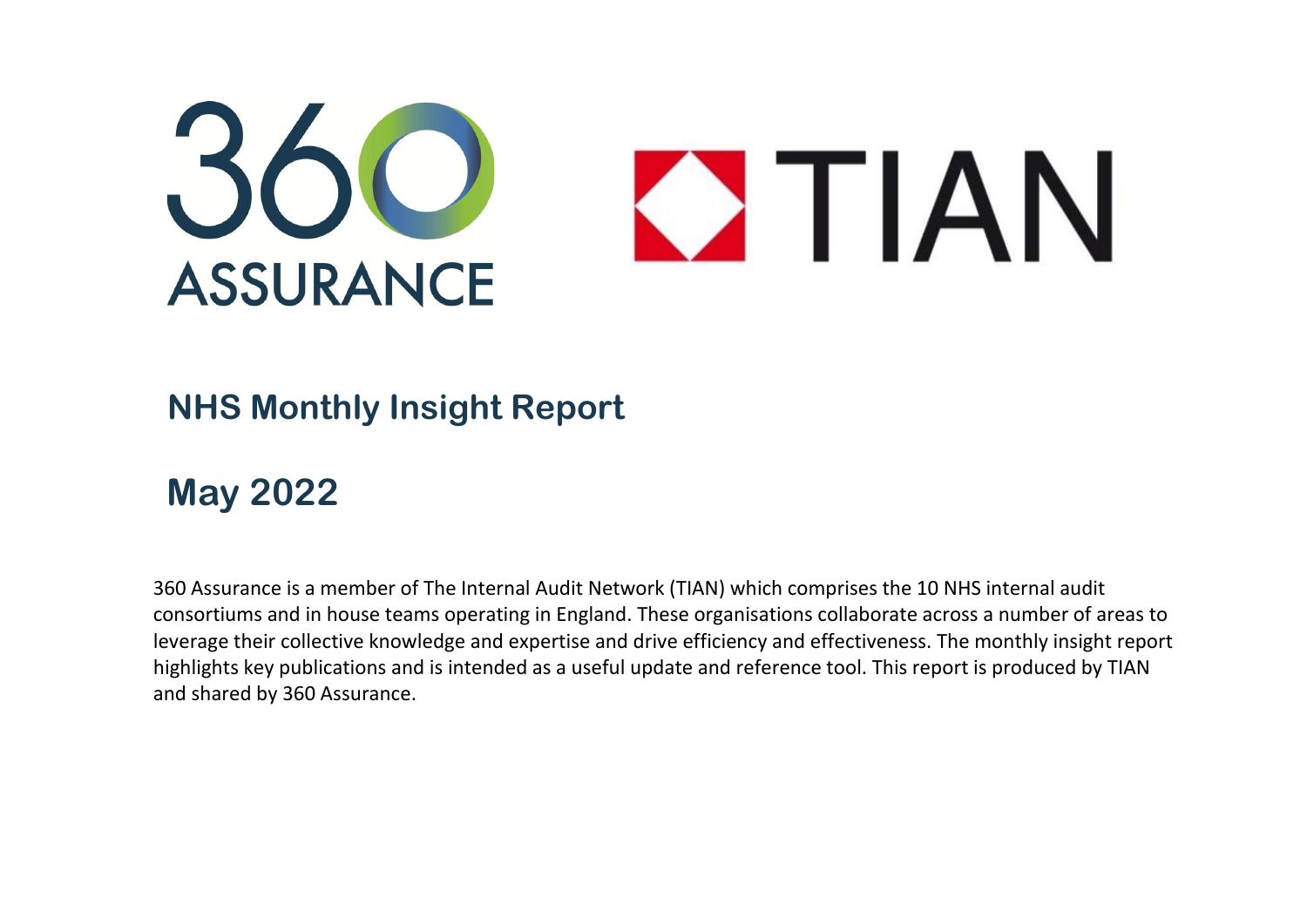## **Monthly Insight Report May 2022**

## **Introduction**

The Internal Audit Network (TIAN) comprises the 10 NHS internal audit consortiums and in house teams operating in England. These organisations collaborate across a number of areas to leverage their collective knowledge and expertise and drive efficiency and effectiveness. The monthly Insight Report is produced by CW Audit on behalf of TIAN and is shared across TIAN members and their clients.

| <b>Developments in the NHS</b>                                                                                          |                                                                                                                                                                                                                                                                                                                                                                                                                                                                                                                                                                                                                                                                                                                                                                                                                                                                                                                                                                                                                                                                                                                                                                                                                                                   |  |
|-------------------------------------------------------------------------------------------------------------------------|---------------------------------------------------------------------------------------------------------------------------------------------------------------------------------------------------------------------------------------------------------------------------------------------------------------------------------------------------------------------------------------------------------------------------------------------------------------------------------------------------------------------------------------------------------------------------------------------------------------------------------------------------------------------------------------------------------------------------------------------------------------------------------------------------------------------------------------------------------------------------------------------------------------------------------------------------------------------------------------------------------------------------------------------------------------------------------------------------------------------------------------------------------------------------------------------------------------------------------------------------|--|
| HFMA briefing: How to review<br>and scrutinise the annual<br>accounts: Guidance for<br>board/audit committee<br>members | Within the current financial context, good governance is more important than ever. Non-executive directors need to appropriately challenge<br>financial reports during the year and at the year-end. This briefing sets out a series of questions that non-executive directors (NEDs) could ask<br>at board and audit committee meetings to assess how things are going in financial and governance terms and to identify any areas of<br>potential concern. It is important that NEDs feel able to ask questions and understand why they're asking them. Although some of the<br>questions relate primarily to the annual accounts, they could also be used when reviewing the monthly or quarterly financial position.<br>The questions are grouped under six headings, namely:<br>overall performance<br>accounts preparation<br>$\bullet$<br>statement of comprehensive income/ statement of comprehensive net expenditure<br>$\bullet$<br>statement of changes in taxpayer's equity<br>$\bullet$<br>statement of financial position<br>$\bullet$<br>statement of cash flows.<br>$\bullet$<br>The briefing can be found here: https://www.hfma.org.uk/publications/details/how-to-review-and-scrutinise-the-numbers<br><b>For information</b> |  |
| <b>HFMA Financial reporting</b><br>watching brief 2021/22 and<br>beyond                                                 | This briefing covers changes and developments in accounting standards, best practice in financial reporting and government reporting<br>requirements. It covers the current financial year but also looks ahead to identify changes which will affect the NHS in the future. The<br>briefing is produced for each accounting and standards committee meeting and is updated four times a year.<br>It can be found here: https://www.hfma.org.uk/publications/details/financial-reporting-watching-brief-2021-22-and-beyond-(october-<br>2021update)<br><b>For information</b>                                                                                                                                                                                                                                                                                                                                                                                                                                                                                                                                                                                                                                                                     |  |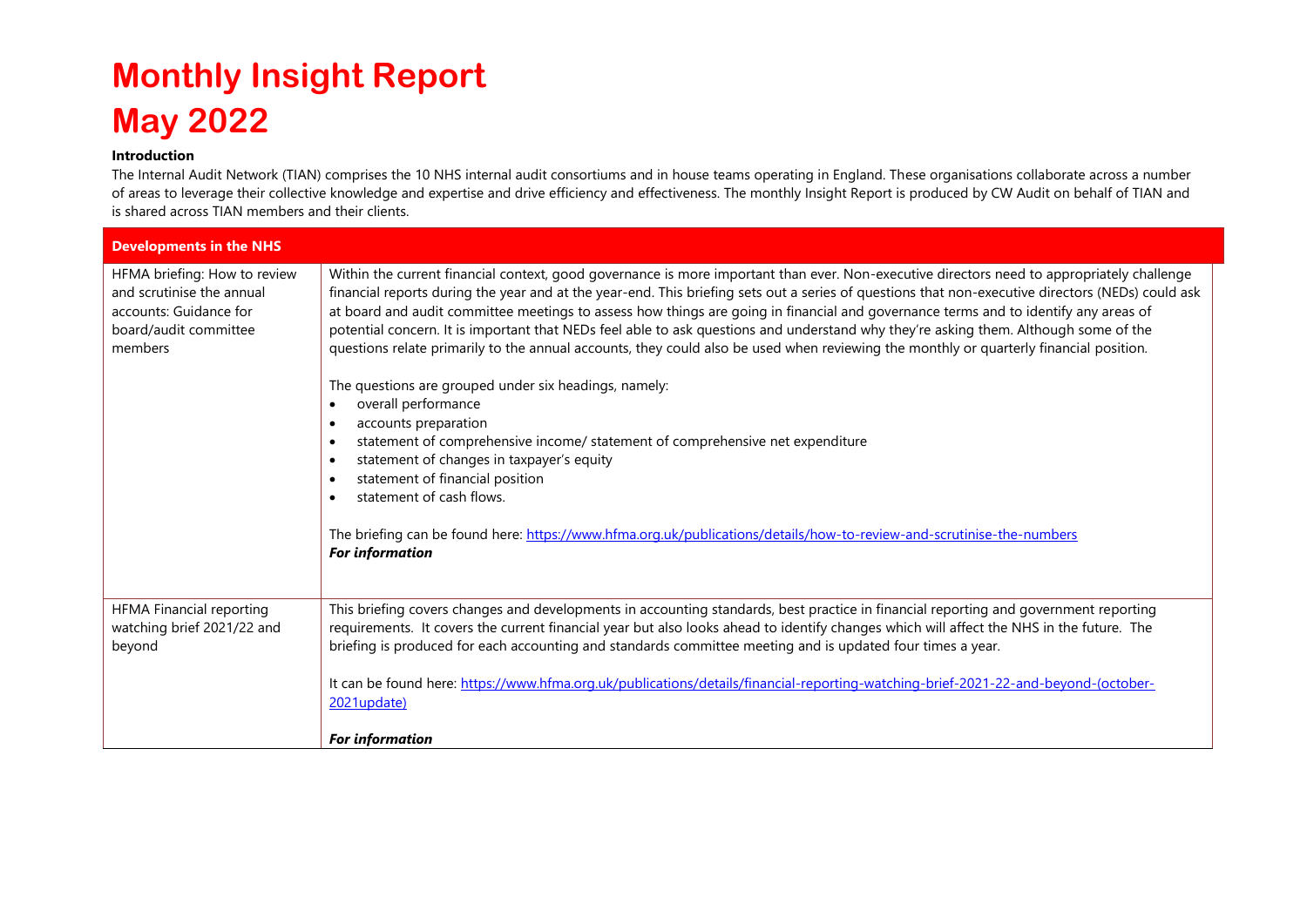| <b>Developments in the NHS</b>                                                                            |                                                                                                                                                                                                                                                                                                                                                                                                                                                                                                                                                                                                                                                                                                                                                                                                                                                |  |
|-----------------------------------------------------------------------------------------------------------|------------------------------------------------------------------------------------------------------------------------------------------------------------------------------------------------------------------------------------------------------------------------------------------------------------------------------------------------------------------------------------------------------------------------------------------------------------------------------------------------------------------------------------------------------------------------------------------------------------------------------------------------------------------------------------------------------------------------------------------------------------------------------------------------------------------------------------------------|--|
| NHS E/I issue draft guidance on<br>good governance and<br>collaboration for providers for<br>consultation | This guidance, issued under the NHS provider licence, sets clear expectations of collaboration by NHS trusts and foundation trusts and the<br>governance characteristics that trusts must have in place to support this. The success of individual NHS trusts and foundation trusts will<br>increasingly be judged against their contribution to the objectives of the integrated care system, in addition to their existing duties to deliver<br>safe, effective care, and effective use of resources.                                                                                                                                                                                                                                                                                                                                        |  |
| Classification: Official<br><b>NHS</b><br>Draft Guidance on good<br>governance and collaboration          | This guidance (https://www.england.nhs.uk/publication/draft-guidance-on-good-governance-and-collaboration/) sets expectations of<br>providers in terms of collaboration in respect of three key areas - engaging consistently in shared planning and decision-making, consistently<br>take collective responsibility with partners for delivery of services across various footprints including system and place, and consistently taking<br>responsibility for delivery of agreed system improvements and decisions. It establishes five characteristics of governance arrangements which<br>providers must have in place to support effective collaboration are detailed.                                                                                                                                                                    |  |
|                                                                                                           | The consultation https://www.engage.england.nhs.uk/consultation/guidance-on-good-governance-and-collaboration/closes on 8 July so that<br>finalised guidance can be issued in the summer.                                                                                                                                                                                                                                                                                                                                                                                                                                                                                                                                                                                                                                                      |  |
|                                                                                                           | For action: NHS trust and foundation trust boards must ensure that their organisations have in place the governance arrangements to<br>support effective collaboration in line with the finalized guidance.                                                                                                                                                                                                                                                                                                                                                                                                                                                                                                                                                                                                                                    |  |
| NHSE/I issues draft code of<br>governance for NHS provider<br>trusts for consultation                     | NHSE/I has issued a draft updated Code of governance for NHS provider trusts which sets out an overarching framework for the corporate<br>governance of trusts, for consultation. It can be found here: https://www.england.nhs.uk/publication/draft-code-of-governance-for-nhs-<br>provider-trusts/                                                                                                                                                                                                                                                                                                                                                                                                                                                                                                                                           |  |
| <b>NHS</b><br>Draft Code of governance for<br><b>NHS</b> provider trusts                                  | This code sets out a common overarching framework for the corporate governance of trusts, reflecting developments in UK corporate<br>governance and the development of integrated care systems. Corporate governance is the means by which boards lead and direct their<br>organisations so that decision-making is effective, risk is managed and the right outcomes are delivered. In the NHS this means delivering<br>safe, effective services in a caring and compassionate environment while collaborating through system and place based partnerships and<br>provider collaboratives to integrate care. Best practice is detailed in the following sections within the Code: Board leadership and purpose,<br>Division of responsibilities, Composition, succession and evaluation, Audit, risk, and internal control, and Remuneration. |  |
| May 202                                                                                                   | The consultation https://www.engage.england.nhs.uk/consultation/code-of-governance-for-nhs-provider-trusts/ closes on 8 July so that<br>finalised guidance can be issued in the summer.                                                                                                                                                                                                                                                                                                                                                                                                                                                                                                                                                                                                                                                        |  |
|                                                                                                           | For action: Once finalised, Trusts must comply with each of the provisions of the Code or, where appropriate, explain in each case<br>why the trust has departed from the Code.                                                                                                                                                                                                                                                                                                                                                                                                                                                                                                                                                                                                                                                                |  |
|                                                                                                           |                                                                                                                                                                                                                                                                                                                                                                                                                                                                                                                                                                                                                                                                                                                                                                                                                                                |  |
|                                                                                                           |                                                                                                                                                                                                                                                                                                                                                                                                                                                                                                                                                                                                                                                                                                                                                                                                                                                |  |
|                                                                                                           |                                                                                                                                                                                                                                                                                                                                                                                                                                                                                                                                                                                                                                                                                                                                                                                                                                                |  |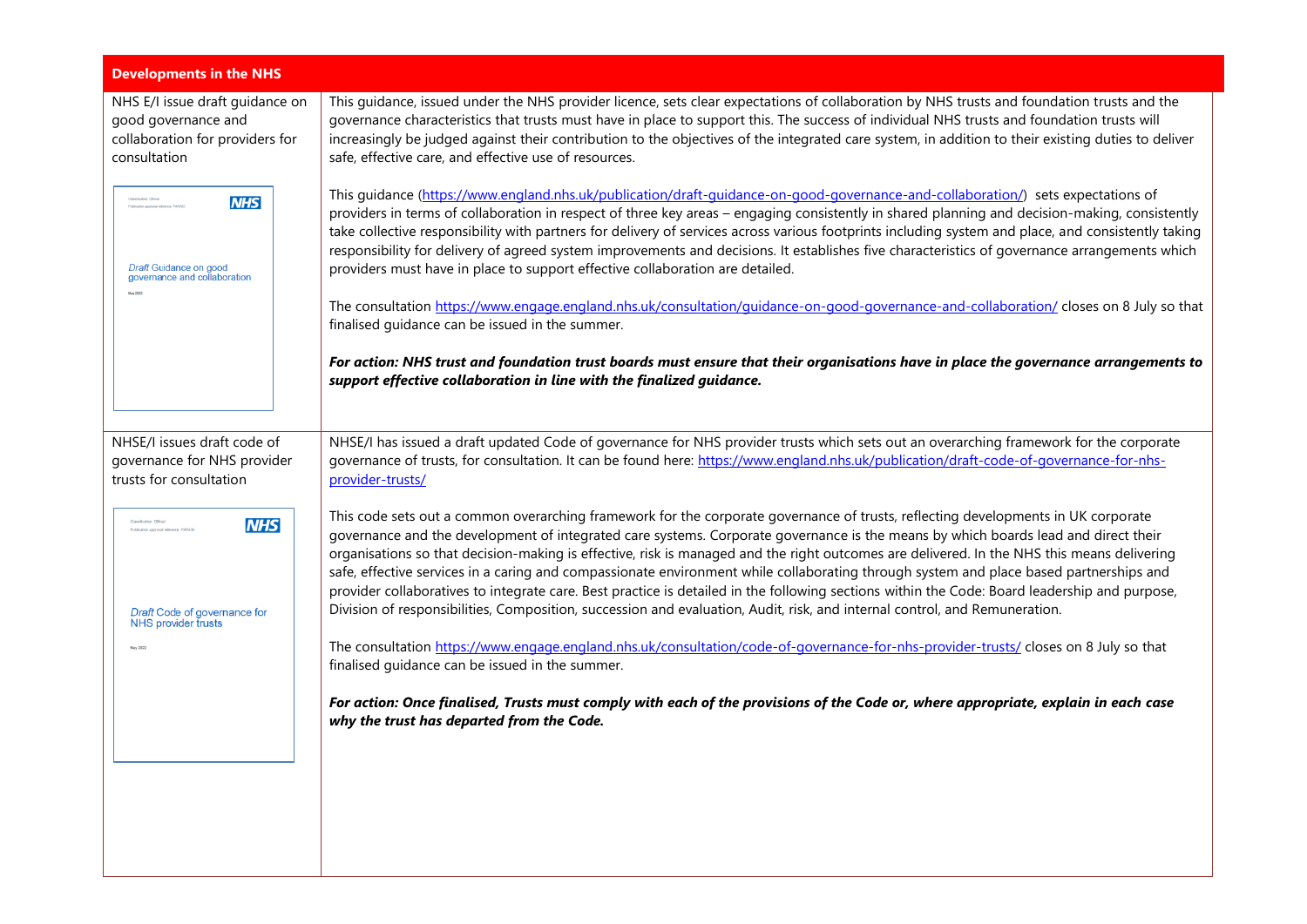| <b>Developments in the NHS</b>                                                                     |                                                                                                                                                                                                                                                                                                                                                                                                          |
|----------------------------------------------------------------------------------------------------|----------------------------------------------------------------------------------------------------------------------------------------------------------------------------------------------------------------------------------------------------------------------------------------------------------------------------------------------------------------------------------------------------------|
| NHSE/I consulting upon the<br>revised duties of NHS<br>foundation trust governors                  | NHS E/I has issued a draft new Addendum (https://www.england.nhs.uk/publication/draft-addendum-to-your-statutory-duties-reference-<br>guide-for-nhs-foundation-trust-governors/) to the existing guide to the duties of NHS foundation trust governors which covers the impact of<br>system working on councils of governors, for consultation.                                                          |
| <b>NHS</b><br>dicator approval refer                                                               | This addendum is based on the existing statutory duties in the 2006 Act, and the principles regarding collaboration and system working in the<br>June 2021 Integrated Care Systems: design framework. To support collaboration between organisations and the delivery of better, joined up<br>care, councils of governors are required to form a rounded view of the interests of the 'public at large'. |
| Draft Addendum to Your statutory duties -<br>reference guide for NHS foundation trust<br>aovernors | Updated considerations are set out in respect to the following legal duties of councils of governors: holding the non-executive directors to<br>account, representing the interests of trust members and the public, and approving significant transactions, mergers, acquisitions, separations<br>or dissolutions.                                                                                      |
| System working and<br>collaboration:<br>The role of foundation trust<br>councils of governors      | This addendum only applies to a council of governors' statutory role within its own foundation trust's governance.                                                                                                                                                                                                                                                                                       |
| May 2022                                                                                           | The consultation https://www.engage.england.nhs.uk/consultation/code-of-governance-for-nhs-provider-trusts/ closes on 8 July so that<br>finalised quidance can be issued in the summer.                                                                                                                                                                                                                  |
|                                                                                                    | For action: Once in place, NHS E/I will expect councils of governors to act in line with the principles in this addendum.                                                                                                                                                                                                                                                                                |
|                                                                                                    |                                                                                                                                                                                                                                                                                                                                                                                                          |
| NHSE/I issues letter regarding                                                                     | Expanding workforce capacity, and allowing staff to recover, is going to be fundamental in achieving the ambitions set out in the elective                                                                                                                                                                                                                                                               |
| enabling the workforce for                                                                         | recovery delivery plan. To help support, protect and retain staff, this letter (https://www.england.nhs.uk/publication/enabling-the-workforce-                                                                                                                                                                                                                                                           |
| elective recovery                                                                                  | for-elective-recovery/) details a number of high impact enablers that providers should consider implementing to help improve staff                                                                                                                                                                                                                                                                       |
|                                                                                                    | experience. It also sets out a number actions being taken forward at a national level with the aim of making the workload more sustainable for<br>staff.                                                                                                                                                                                                                                                 |
|                                                                                                    | <b>For consideration by NHS providers</b>                                                                                                                                                                                                                                                                                                                                                                |